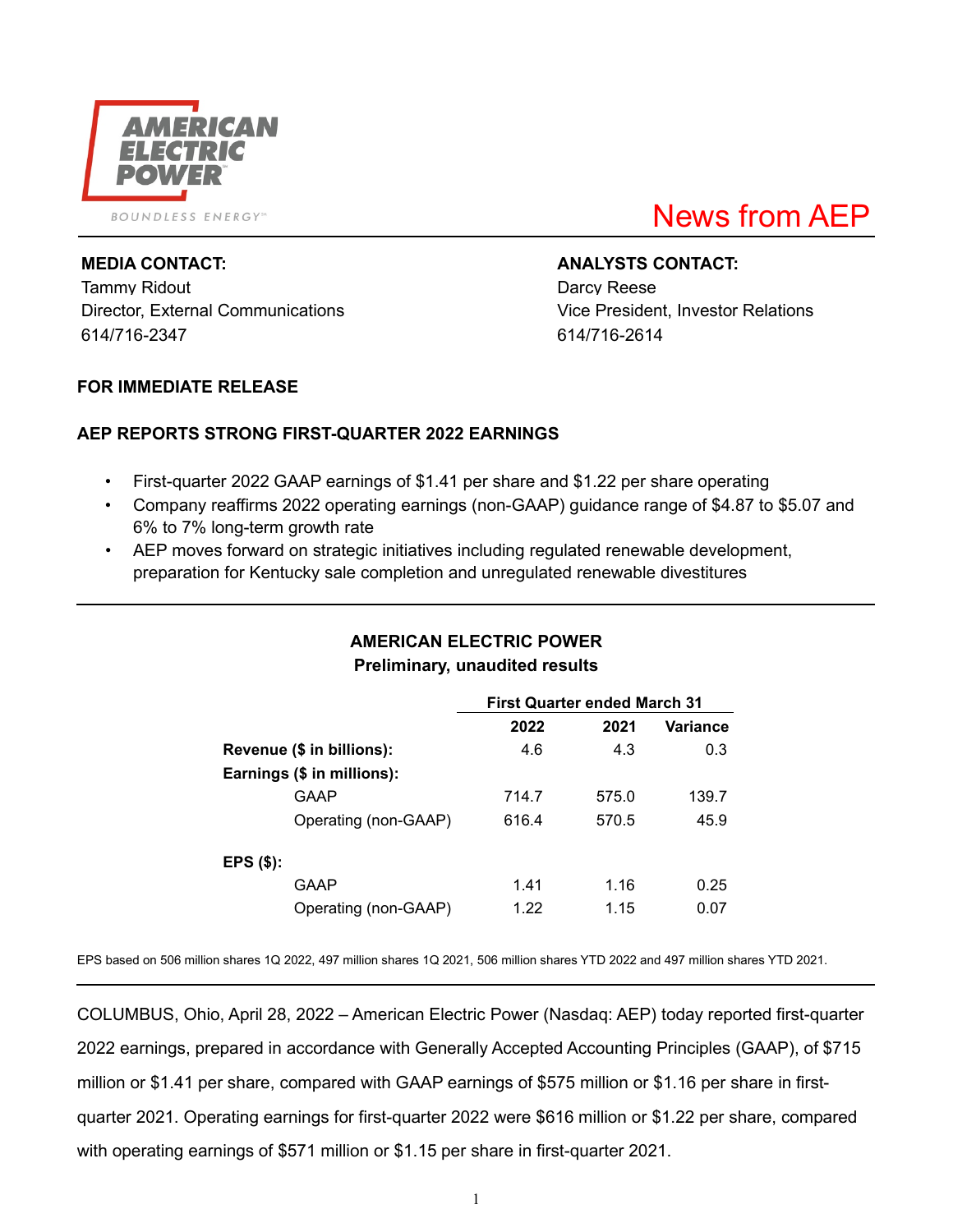Operating earnings is a non-GAAP measure representing GAAP earnings excluding special items. The difference between 2022 GAAP earnings and operating earnings for the quarter was largely due to the mark-to-market impact of economic hedging activities.

A full reconciliation of GAAP earnings to operating earnings for the quarter is included in the tables at the end of this news release.

"Our long-term focus on making investments that enhance service for our customers, support the clean energy transition and advance new technologies continues to drive value for our customers, communities and investors, said Nicholas K. Akins, AEP chairman, president and chief executive officer. "AEP is delivering on our strategic initiatives to transform the energy system for the future while de-risking and simplifying the company.

"We expect to close on the sale of our Kentucky operations to Liberty, the regulated utility subsidiary of Algonquin Power & Utilities Corp, in the second quarter following regulatory approvals, and we continue to share with our stakeholders the significant benefits the sale will provide to customers and communities in eastern Kentucky.

"On the unregulated side of the business, we have executed an agreement to sell a solar development site in Ohio and have signed a term sheet to sell five additional wind and solar sites that are in development in the Midwest. Separately, we're preparing to market our 1,600-megawatt portfolio of unregulated contracted renewables in the second half of 2022, with sale proceeds directed toward additional investment opportunities in our regulated businesses. We already have shifted \$1.5 billion in capital to transmission, bringing our planned 5-year capital spend to \$14.4 billion in transmission and \$10.4 billion in distribution," Akins said.

"We're also making substantial progress on transforming our generating capacity to 50% renewables this decade. Last month's commercial operation of Traverse, the final piece of our North Central wind farms, illustrates our commitment to transitioning to a clean energy economy, achieving net zero emissions by 2050 and providing customers with a diverse mix of reliable, cost-effective resources. We are actively seeking proposals for wind and solar in four operating companies as part of our plans to add approximately 16,000 megawatts of new renewables in our regulated states by 2030.

"We continue to see strong momentum with load growth across most of our territory and sectors of the economy. Our outlook remains positive as we continue building solid economic development partnerships and working to locate and expand businesses and add jobs in the communities we serve," Akins said.

2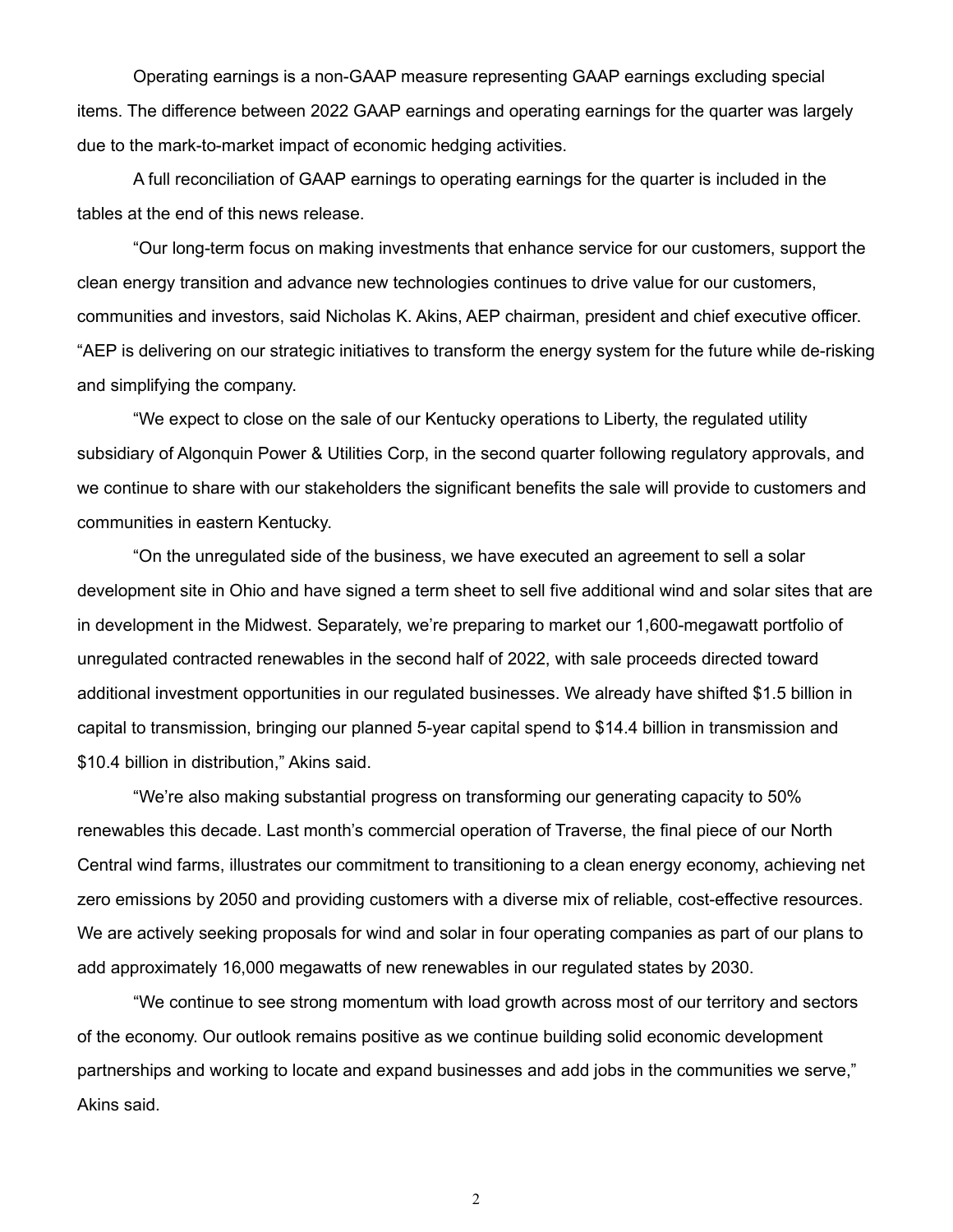#### **SUMMARY OF RESULTS BY SEGMENT**

\$ in millions

| <b>GAAP Earnings</b>                       | 1Q 22  | 1Q 21  | Variance |
|--------------------------------------------|--------|--------|----------|
| Vertically Integrated Utilities (a)        | 298.2  | 270.4  | 27.8     |
| Transmission & Distribution Utilities (b)  | 152.8  | 114.4  | 38.4     |
| AEP Transmission Holdco (c)                | 173.1  | 172.0  | 1.1      |
| Generation & Marketing (d)                 | 114.2  | 36.6   | 77.6     |
| All Other                                  | (23.6) | (18.4) | (5.2)    |
| <b>Total GAAP Earnings (Loss)</b>          | 714.7  | 575.0  | 139.7    |
| <b>Operating Earnings (non-GAAP)</b>       | 1Q 22  | 1Q 21  | Variance |
| Vertically Integrated Utilities (a)        | 298.2  | 270.4  | 27.8     |
| Transmission & Distribution Utilities (b)  | 152.8  | 114.4  | 38.4     |
| AEP Transmission Holdco (c)                | 173.1  | 172.0  | 1.1      |
| Generation & Marketing (d)                 | 14.7   | 32.1   | (17.4)   |
| All Other                                  | (22.4) | (18.4) | (4.0)    |
| <b>Total Operating Earnings (non-GAAP)</b> | 616.4  | 570.5  | 45.9     |

A full reconciliation of GAAP earnings with operating earnings is included in tables at the end of this news release.

(a) Includes AEP Generating Co., Appalachian Power, Indiana Michigan Power, Kentucky Power, Kingsport Power, Public Service Co. of Oklahoma, Southwestern Electric Power and Wheeling Power

(b) Includes Ohio Power and AEP Texas

(c) Includes wholly-owned transmission-only subsidiaries and transmission-only joint ventures

(d) Includes AEP OnSite Partners, AEP Renewables, competitive generation in ERCOT and PJM as well as marketing, risk management and retail activities in ERCOT, PJM and MISO

### **EARNINGS GUIDANCE**

AEP management reaffirmed the 2022 operating earnings guidance range of \$4.87 to \$5.07 per share. Operating earnings could differ from GAAP earnings for matters such as impairments, divestitures or changes in accounting principles. AEP management is not able to forecast if any of these items will occur or any amounts that may be reported for future periods. Therefore, AEP is not able to provide a corresponding GAAP equivalent for earnings guidance.

Reflecting special items recorded through the first quarter, the estimated earnings per share on a GAAP basis would be \$5.06 to \$5.26 per share. See the table below for a full reconciliation of 2022 earnings guidance.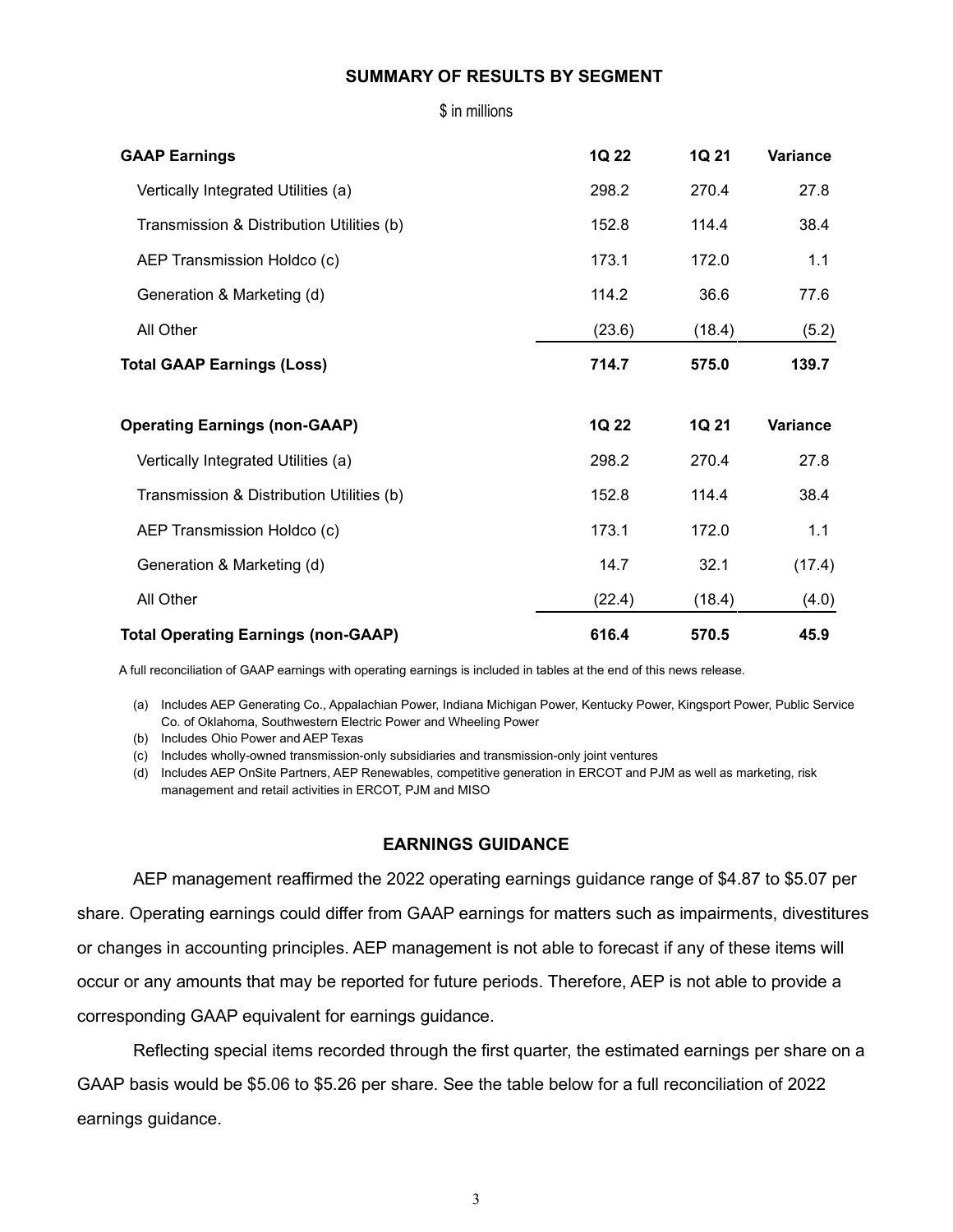#### **2022 EPS Guidance Reconciliation**

| <b>Estimated EPS on a GAAP basis</b>                            | \$5.06 | to     | \$5.26 |
|-----------------------------------------------------------------|--------|--------|--------|
| Mark-to-Market Impact of Commodity<br><b>Hedging Activities</b> |        | (0.20) |        |
| Accumulated Deferred Income Tax<br>Adjustments                  |        |        |        |
| Transaction Costs - Sale of Kentucky<br>Operations              |        | 0.01   |        |
| Mark-to-Market Impact of Certain Equity<br>Investments          |        |        |        |
| <b>Operating EPS Guidance</b>                                   | \$4.87 | to     | \$5.07 |

#### **WEBCAST**

AEP's quarterly discussion with financial analysts and investors will be broadcast live over the internet at 9 a.m. Eastern today at http://www.aep.com/webcasts. The webcast will include audio of the discussion and visuals of charts and graphics referred to by AEP management. The charts and graphics will be available for download at http://www.aep.com/webcasts.

AEP's earnings are prepared in accordance with accounting principles generally accepted in the United States and represent the company's earnings as reported to the Securities and Exchange Commission. The company's operating earnings, a non-GAAP measure representing GAAP earnings excluding special items as described in the news release and charts, provide another representation for investors to evaluate the performance of the company's ongoing business activities. AEP uses operating earnings as the primary performance measurement when communicating with analysts and investors regarding its earnings outlook and results. The company uses operating earnings data internally to measure performance against budget, to report to AEP's Board of Directors and also as an input in determining performance-based compensation under the company's employee incentive compensation plans.

American Electric Power, based in Columbus, Ohio, is powering a cleaner, brighter energy future for its customers and communities. AEP's approximately 16,700 employees operate and maintain the nation's largest electricity transmission system and more than 224,000 miles of distribution lines to safely deliver reliable and affordable power to 5.5 million regulated customers in 11 states. AEP also is one of the nation's largest electricity producers with approximately 31,000 megawatts of diverse generating capacity, including more than 7,100 megawatts of renewable energy. The company's plans include

4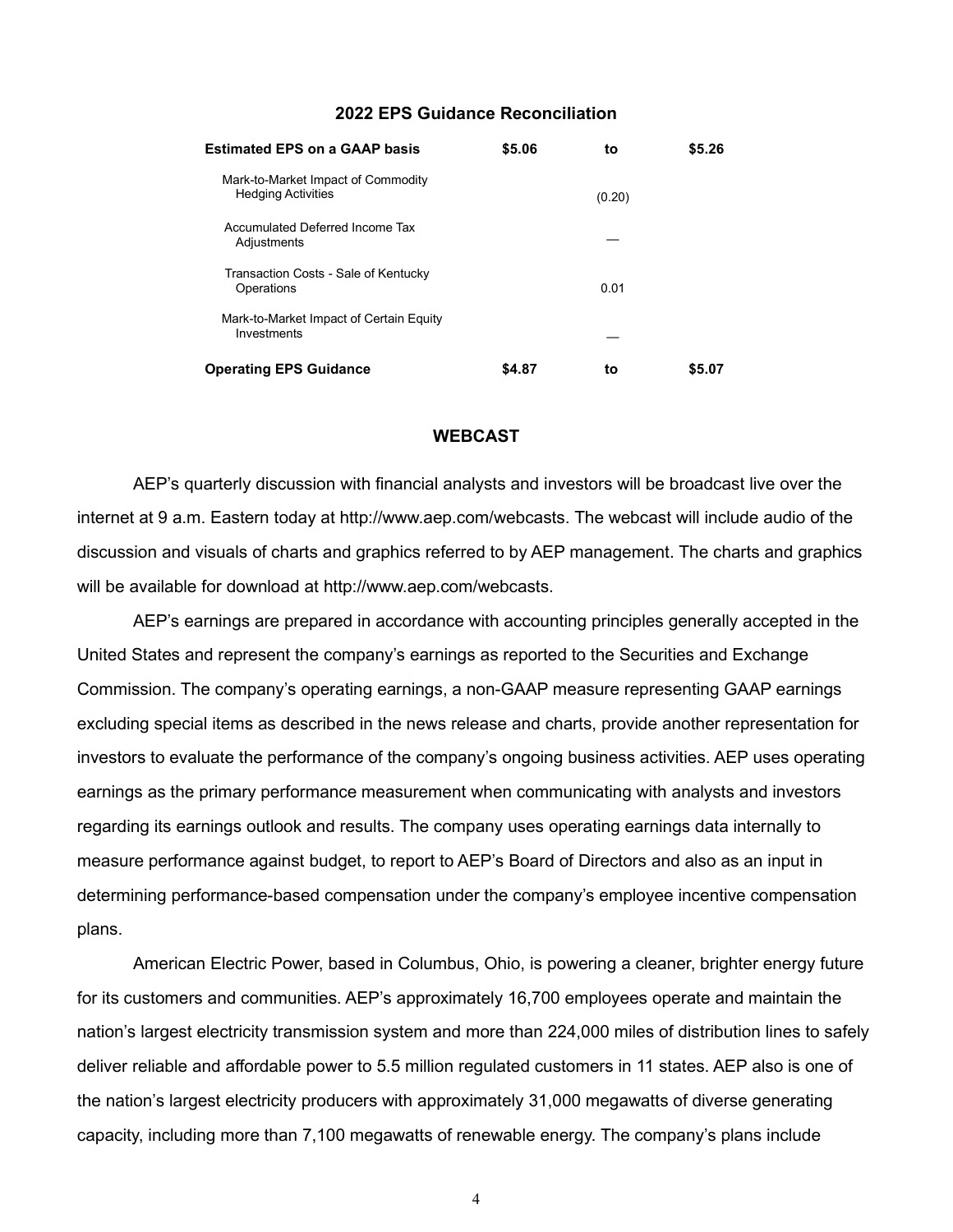growing its renewable generation portfolio to approximately 50% of total capacity by 2030. AEP is on track to reach an 80% reduction in carbon dioxide emissions from 2000 levels by 2030 and has committed to achieving net zero by 2050. AEP is recognized consistently for its focus on sustainability, community engagement, and diversity, equity and inclusion. AEP's family of companies includes utilities AEP Ohio, AEP Texas, Appalachian Power (in Virginia and West Virginia), AEP Appalachian Power (in Tennessee), Indiana Michigan Power, Kentucky Power, Public Service Company of Oklahoma, and Southwestern Electric Power Company (in Arkansas, Louisiana, east Texas and the Texas Panhandle). AEP also owns AEP Energy, which provides innovative competitive energy solutions nationwide. For more information, visit aep.com.

#### **WEBSITE DISCLOSURE**

AEP may use its website as a distribution channel for material company information. Financial and other important information regarding AEP is routinely posted on and accessible through AEP's website at https://www.aep.com/investors/. In addition, you may automatically receive email alerts and other information about AEP when you enroll your email address by visiting the "Email Alerts" section at https://www.aep.com/investors/.

---

This report made by American Electric Power and its Registrant Subsidiaries contains forward-looking statements within the meaning of Section 21E of the Securities Exchange Act of 1934. Although AEP and each of its Registrant Subsidiaries believe that their expectations are based on reasonable assumptions, any such statements may be influenced by factors that could cause actual outcomes and results to be materially different from those projected. Among the factors that could cause actual results to differ materially from those in the forward-looking statements are: changes in economic conditions, electric market demand and demographic patterns in AEP service territories; the impact of pandemics, including COVID-19, and any associated disruption of AEP's business operations due to impacts on economic or market conditions, costs of compliance with potential government regulations and employees' reactions to those regulations, electricity usage, supply chain issues, customers, service providers, vendors and suppliers; the economic impact of escalating global trade tensions including the conflict between Russia and Ukraine, and the adoption or expansion of economic sanctions or trade restrictions; inflationary or deflationary interest rate trends; volatility in the financial markets, particularly developments affecting the availability or cost of capital to finance new capital projects and refinance existing debt; the availability and cost of funds to finance working capital and capital needs, particularly if expected sources of capital, such as proceeds from the sale of assets or subsidiaries, do not materialize, and during periods when the time lag between incurring costs and recovery is long and the costs are material; decreased demand for electricity; weather conditions, including storms and drought conditions, and AEP's ability to recover significant storm restoration costs; the cost of fuel and its transportation, the creditworthiness and performance of fuel suppliers and transporters and the cost of storing and disposing of used fuel, including coal ash and spent nuclear fuel; the availability of fuel and necessary generation capacity and the performance of generation plants; AEP's ability to recover fuel and other energy costs through regulated or competitive electric rates; the ability to transition from fossil generation and the ability to build or acquire renewable generation, transmission lines and facilities (including the ability to obtain any necessary regulatory approvals and permits) when needed at acceptable prices and terms, including favorable tax treatment, and to recover those costs; new legislation, litigation and government regulation, including changes to tax laws and regulations, oversight of nuclear generation, energy commodity trading and new or heightened requirements for reduced emissions of sulfur, nitrogen, mercury, carbon, soot or particulate matter and other substances that could impact the continued operation, cost recovery, and/or profitability of AEP's generation plants and related assets; the risks associated with fuels used before, during and after the generation of electricity, including coal ash and nuclear fuel; timing and resolution of pending and future rate cases, negotiations and other regulatory decisions, including rate or other recovery of new investments in generation, distribution and transmission service and environmental compliance; resolution of litigation; AEP's ability to constrain operation and maintenance costs; prices and demand for power generated and sold at wholesale; changes in technology, particularly with respect to energy storage and new, developing, alternative or distributed sources of generation; AEP's ability to recover through rates any remaining unrecovered investment in generation units that may be retired before the end of their previously projected useful lives; volatility and changes in markets for coal and other energy-related commodities, particularly changes in the price of natural gas; changes in utility regulation and the allocation of costs within regional transmission organizations, including ERCOT, PJM and SPP; changes in the creditworthiness of the counterparties with contractual arrangements, including participants in the energy trading market; actions of rating agencies, including changes in the ratings of debt; the impact of volatility in the capital markets on the value of the investments held by AEP's pension, other postretirement benefit plans, captive insurance entity and nuclear decommissioning trust and the impact of such volatility on future funding requirements; accounting standards periodically issued by accounting standard-setting bodies; other risks and unforeseen events, including wars and military conflicts, the effects of terrorism (including increased security costs), embargoes, naturally occurring and human-caused fires, cyber security threats and other catastrophic events; and the ability to attract and retain the requisite work force and key personnel.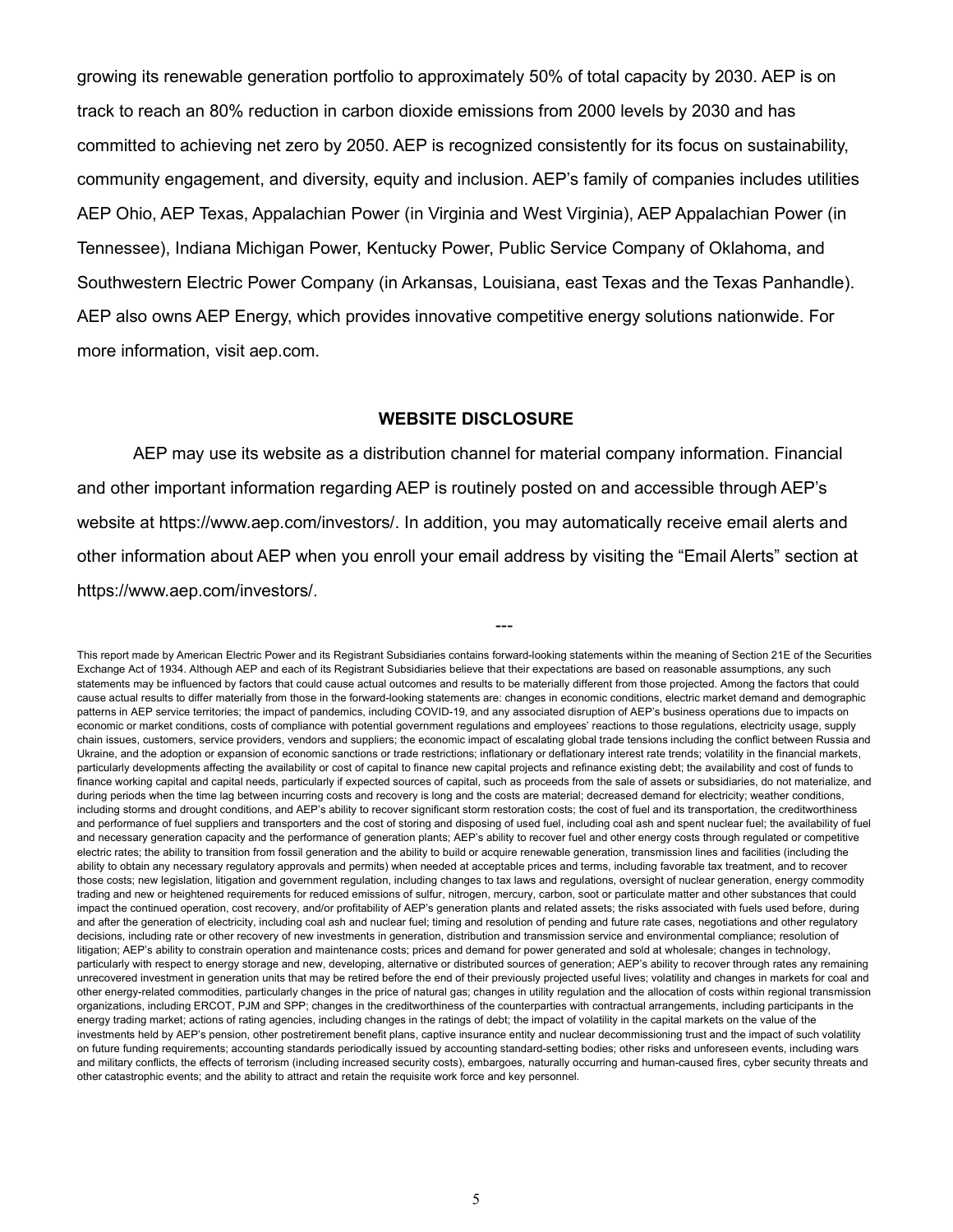#### **American Electric Power**

## **Financial Results for the First Quarter of 2022 Reconciliation of GAAP to Operating Earnings (non-GAAP)**

|                                                                 |     | 2022                                         |                                                    |                                      |                              |                        |        |           |
|-----------------------------------------------------------------|-----|----------------------------------------------|----------------------------------------------------|--------------------------------------|------------------------------|------------------------|--------|-----------|
|                                                                 |     | Vertically<br>Integrated<br><b>Utilities</b> | Transmission<br>& Distribution<br><b>Utilities</b> | <b>AEP</b><br>Transmission<br>Holdco | Generation<br>&<br>Marketing | Corporate<br>and Other | Total  | EPS(a)    |
|                                                                 |     |                                              | (\$ in millions)                                   |                                      |                              |                        |        |           |
| <b>GAAP Earnings (Loss)</b>                                     |     | 298.2                                        | 152.8                                              | 173.1                                | 114.2                        | (23.6)                 | 714.7  | \$1.41    |
| Special Items (b)                                               |     |                                              |                                                    |                                      |                              |                        |        |           |
| Mark-to-Market Impact of<br><b>Commodity Hedging Activities</b> | (c) |                                              |                                                    |                                      | (99.5)                       |                        | (99.5) | (0.20)    |
| <b>Accumulated Deferred Income</b><br><b>Tax Adjustments</b>    | (d) |                                              |                                                    |                                      |                              | (2.0)                  | (2.0)  |           |
| Transaction Costs - Sale of<br>Kentucky Operations              | (e) |                                              |                                                    |                                      |                              | 2.6                    | 2.6    | 0.01      |
| Mark-to-Market Impact of<br>Certain Investments                 | (f) |                                              |                                                    |                                      |                              | 0.6                    | 0.6    |           |
| <b>Total Special Items</b>                                      |     |                                              |                                                    |                                      | (99.5)                       | 1.2                    | (98.3) | \$ (0.19) |
| <b>Operating Earnings (Loss)</b><br>(non-GAAP)                  |     | 298.2                                        | 152.8                                              | 173.1                                | 14.7                         | (22.4)                 | 616.4  | \$1.22    |

#### **Financial Results for the First Quarter of 2021**

#### **Reconciliation of GAAP to Operating Earnings (non-GAAP)**

|                                                                 |     | 2021                                         |                                                    |                                      |                              |                        |       |           |
|-----------------------------------------------------------------|-----|----------------------------------------------|----------------------------------------------------|--------------------------------------|------------------------------|------------------------|-------|-----------|
|                                                                 |     | Vertically<br>Integrated<br><b>Utilities</b> | Transmission<br>& Distribution<br><b>Utilities</b> | <b>AEP</b><br>Transmission<br>Holdco | Generation<br>&<br>Marketing | Corporate<br>and Other | Total | EPS(a)    |
|                                                                 |     | (\$ in millions)                             |                                                    |                                      |                              |                        |       |           |
| <b>GAAP Earnings (Loss)</b>                                     |     | 270.4                                        | 114.4                                              | 172.0                                | 36.6                         | (18.4)                 | 575.0 | \$1.16    |
| Special Items (b)                                               |     |                                              |                                                    |                                      |                              |                        |       |           |
| Mark-to-Market Impact of<br><b>Commodity Hedging Activities</b> | (c) |                                              |                                                    |                                      | (4.5)                        |                        | (4.5) | (0.01)    |
| <b>Total Special Items</b>                                      |     |                                              |                                                    |                                      | (4.5)                        |                        | (4.5) | \$ (0.01) |
| <b>Operating Earnings (Loss)</b><br>(non-GAAP)                  |     | 270.4                                        | 114.4                                              | 172.0                                | 32.1                         | (18.4)                 | 570.5 | \$1.15    |

(a) Per share amounts are divided by Weighted Average Common Shares Outstanding – Basic

(b) Excluding tax related adjustments, all items presented in the table are tax adjusted at the statutory rate unless otherwise noted

(c) Represents the impact of mark-to-market economic hedging activities

(d) Represents the impact of out-of-period adjustments related to accumulated deferred income taxes

(e) Represents third-party transaction costs incurred due to the strategic evaluation of AEP's Kentucky operations

(f) Represents the impact of mark-to-market on certain investments